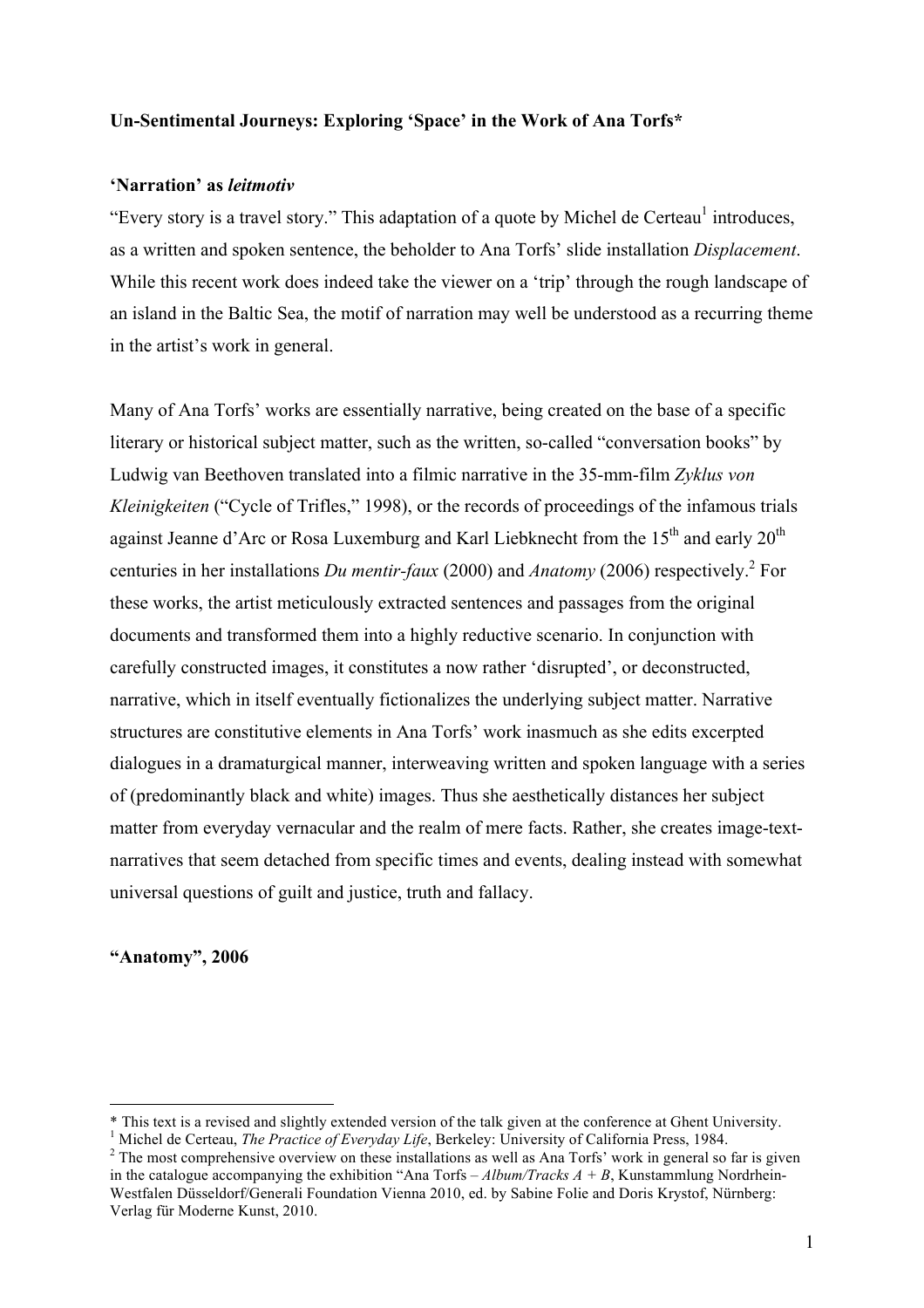The video and slide installation *Anatomy*<sup>3</sup> establishes a multi-layered atmosphere of spoken and written language and aesthetically different images (fig. 1): On two monitors, full frontal video images<sup>4</sup> of 25 young men and women are confronted with written questions from the trial which followed the killing of communist leaders Rosa Luxemburg and Karl Liebknecht in Berlin in 1919. Questions and answers were taken from a document in the German Military Archive in Freiburg, Germany, that the artist visited during her residency as a guest of the DAAD Artists-in-Berlin Programme in 2005/06.

The persons shown in the video images stand for the defendants and random witnesses of the killing of Luxemburg and Liebknecht. Their (spoken) answers to the questions during the interrogation are quite contradictory and unsettingly indifferent. Looking back in history, they are all the more telling, bearing witness to an authoritarian society in the dawn of devastating military conflicts and judiciary arbitrariness. The dialogue between court and defendants and witnesses respectively, is, in the installation, joined by large projections of black and white images showing 17 further persons in a setting that refers to a court room as much as to a theatre: the Anatomical Theatre in Berlin.

The appearance of these figures – seemingly absorbed in their very own thoughts and emotions, not communicating with us nor with each other – creates a distance that corresponds to the ambivalent visual and verbal 'evidence' of the double cast video images. At the same time, the space of the Anatomical Theatre appears as a somewhat a-temporal sphere *à huis-clos* that heavily contrasts the factual and vernacular look of the video. Different from the frontal video close ups, where the viewer might take on the role of the interrogator confronting the witnesses, his or her place in relation to the large black and white projections is less equal. In long shots, he finds himself in the centre of the Anatomical Theatre, at the very same centralised position of the table where since the late  $18<sup>th</sup>$  century public dissections have been executed.

Thus, through the images and their display, the function of the spectator in "Anatomy" is constantly reflected. His position, his movement in space, and his intellectual and emotional engagement with the represented 'story' are constantly stimulated through the intertwined use

 <sup>3</sup>  $3$  Installation with black and white slide projections (loop, 34') and video on two monitors (colour, loop 90'), projection socle, sound, German spoken, English interpretation via wireless headphones, digitally controlled, variable dimensions.

<sup>&</sup>lt;sup>4</sup> In "Anatomy" and other works, the artist works with a double cast, thus provoking a paradoxical simultaneity of presence and absence that calls into question what is seen and heard.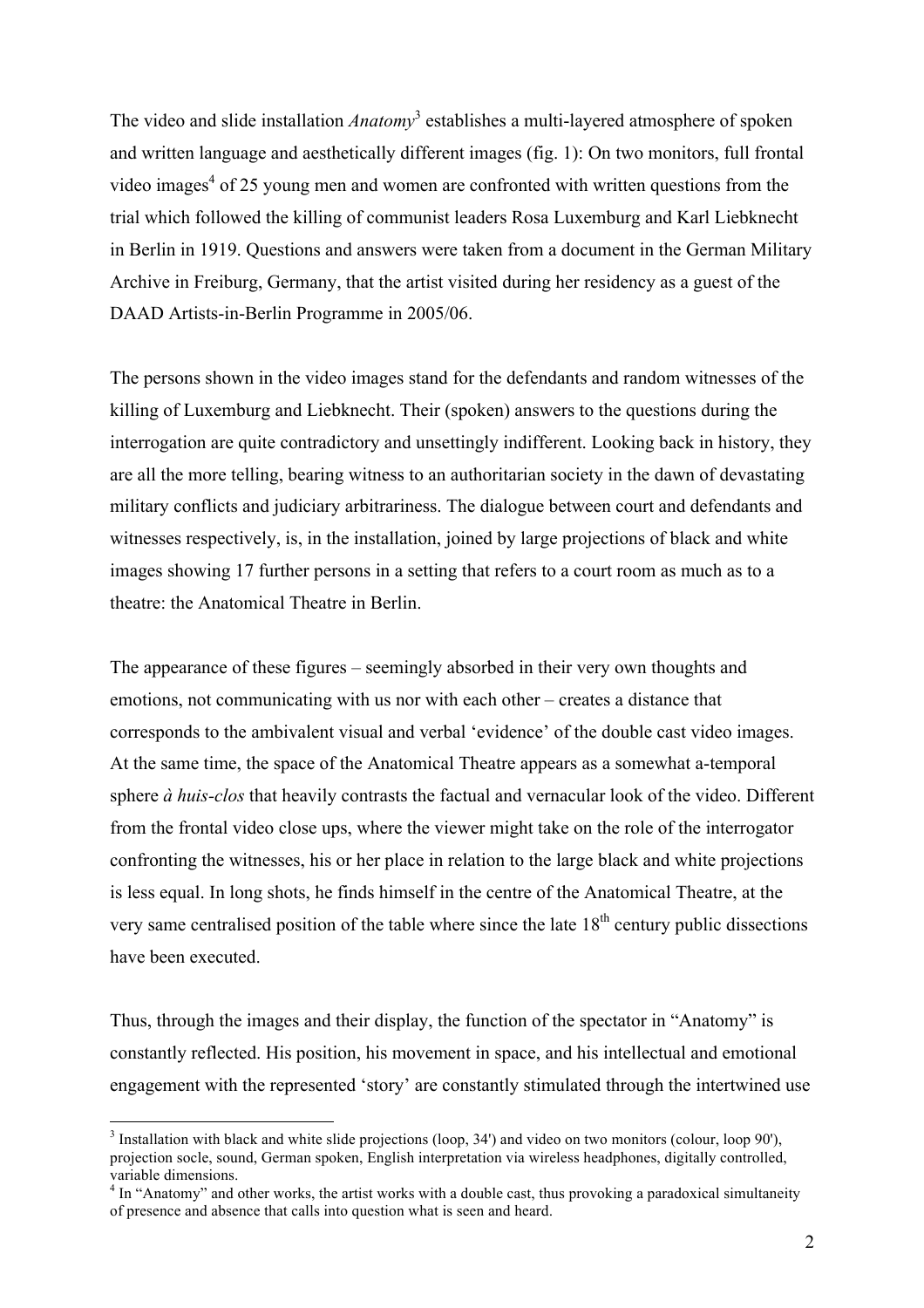of image and (spoken and written) text. The spatial arrangement and the audio-visual environment are, in general, important and well-considered aspects in Ana Torfs' work.

# **"Displacement", 2009**

While many of her works are initially triggered by what we might call 'mental journeys', i.e. by reading all kinds of literature, and while some of them are finally realized on the occasion of a factual journey, or residency, as *Anatomy* and *Displacement*, the latter slide installation stands as Torfs' first work that explicitly draws upon a journey as subject matter.<sup>5</sup> As the artist stated,<sup>6</sup> "Displacement" was conceived as a photographic "remake" of Roberto Rossellini's famous movie from 1954, *Journey to Italy*. Again, she edited a given text, the movie's original dialogues, which she shortened, adapted and supplemented using text fragments from Gotland tourist guides and newspapers.<sup>7</sup>

Rossellini named the married British couple in his movie Katherine and Alex Joyce, who on their journey realize that they have grown apart. The reason for their trip to Naples is to sell a house their late Uncle Homer has left them. Obviously, this onomastic constellation alludes to two groundbreaking literary works of Western culture, Homer's *Odyssey* and James Joyce's novel *Ulysses* from 1922, and while these *opera magni* may well span the poles of a Western literary canon, they stand for the intricate relationship between storytelling and travelling (or rather, in *Ulysses*, wandering) in the first place. In literature, we find all sorts of descriptions of places and spaces, spatial metaphors and topographical rhetorics to describe a character or a state of mind. $8$ 

More specifically, and traditionally, speaking, travelogues, as a literary genre, narrate the world as it is experienced: They describe the visible and – conventionally – stick to the more or less objective empirical perception of the places and things seen. Though these accounts may always suggest a narrator's subjectivity, his individuality became more articulated in the aesthetic discussions of taste, manners and morals of the  $18<sup>th</sup>$  century, exemplified in Laurence Sterne's *Sentimental Journey* from 1768. He and his followers prefigure the

 <sup>5</sup> <sup>5</sup> More recently, the artist completed *Legend* (2009), a photo text series that will be referred to later in the text.

<sup>&</sup>lt;sup>6</sup> See the artist's interview with Gabriele Mackert in: Ana Torfs – *Album/Tracks A* + *B* (see note 2), pp. 180ff. As will be explained later in the text, *Displacement* was shot on the Swedish island Gotland. Technical data: Installation with black and white slide projections on 2 opposing walls (2 loops of 50 minutes), 2 projections socles, wireless headphones, sound, English spoken, digitally controlled, variable dimensions.

See, among many others, J[oseph] Hillis Miller, *Topographies*, Stanford: Stanford University Press 1995, and, for German research in this field, Hartmut Boehme (ed.), *Topographien der Literatur. Deutsche Literatur im transnationalen Kontext*, Stuttgart: Metzler, 2005.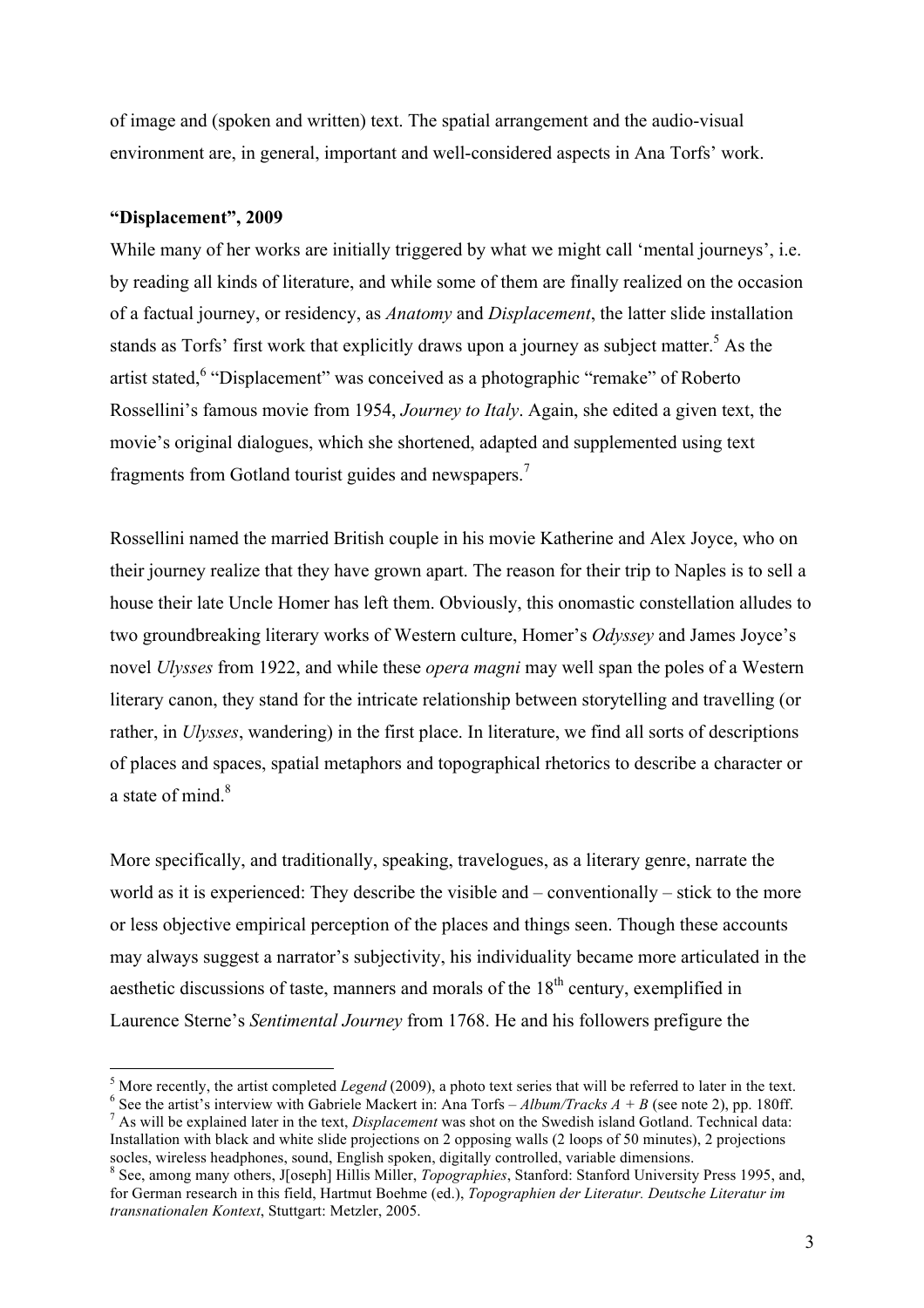'introspective' Romantic novel of the following century, in which a psychological dimension is increasingly set in relation to the experienced landscape and places.

 $A$ , novel is a figurative mapping", states J. Hillis Miller,  $9$  stressing the intrinsic metaphorical function of space and land- and cityscape descriptions that we find in literary works. Metaphorical concepts in terms of a potential projection of images and ideas, experiences and feelings onto a specific place or location are deeply rooted in language and literature. We find topographical metaphors in film as well, as Rossellini's movie clearly attests.<sup>10</sup> Here, the premises and the dramatic unfolding of the story are essentially based on the cultural dichotomy of the two countries, England and Italy. The different sites that the British couple visits in Naples and Capri such as Pompeii, the lava fields of Vesuvius, or the Catacombs unmistakably represent a sensual culture of emotional expression completely contrary to the couple's rather uptight social background.

In *Displacement*, however, the plot and its psychological subtext are not so much characterised through means of cultural dichotomy and unfamiliar social manners. Rather, the alienation that the travelling couple experiences, results not only from their very own estranged relationship, but from the fundamental strangeness and desertedness of the country they encounter. Different from Rossellini's film, all characters, and the island, remain nameless, and the title of the work is much less precise in regards to the journey's (not only topographical) destination, and far more telling when it comes to the psychological aspects that travelling and the experience of moving in space may entail.

While it has replaced notions of "exile" and "diaspora" in recent geo- and socio-political discourses, the metaphorical use of the term "displacement," with the privative connotation of its prefix, focuses, in cultural theory, on concepts of cultural and individual identity and their potential rupture, or even loss, through the physical removal from a familiar location or position. Physical movement is thus read as a mental effect. In *Displacement* hence, the journey to that nameless island in the Baltic Sea explicitly begins in the beholder's mind.

<sup>&</sup>lt;sup>9</sup> J[oseph] Hillis Miller, Topographies (see note 8), p. 19. Miller continues, "The story traces out diachronically the movement of the characters from house to house and from time to time, as the crisscross of their relationships gradually creates an imaginary space. This space is based on the real landscape, charged now with the subjective meaning of the story that has been enacted within it." (Ibid.)

<sup>&</sup>lt;sup>10</sup> For motifs of motion and space in art, architecture and film (among others, Rossellini's "Journey to Italy"), see Giuliana Bruno, Atlas of Emotion. Journeys in Art, Architecture, and Film, London: Verso 2002.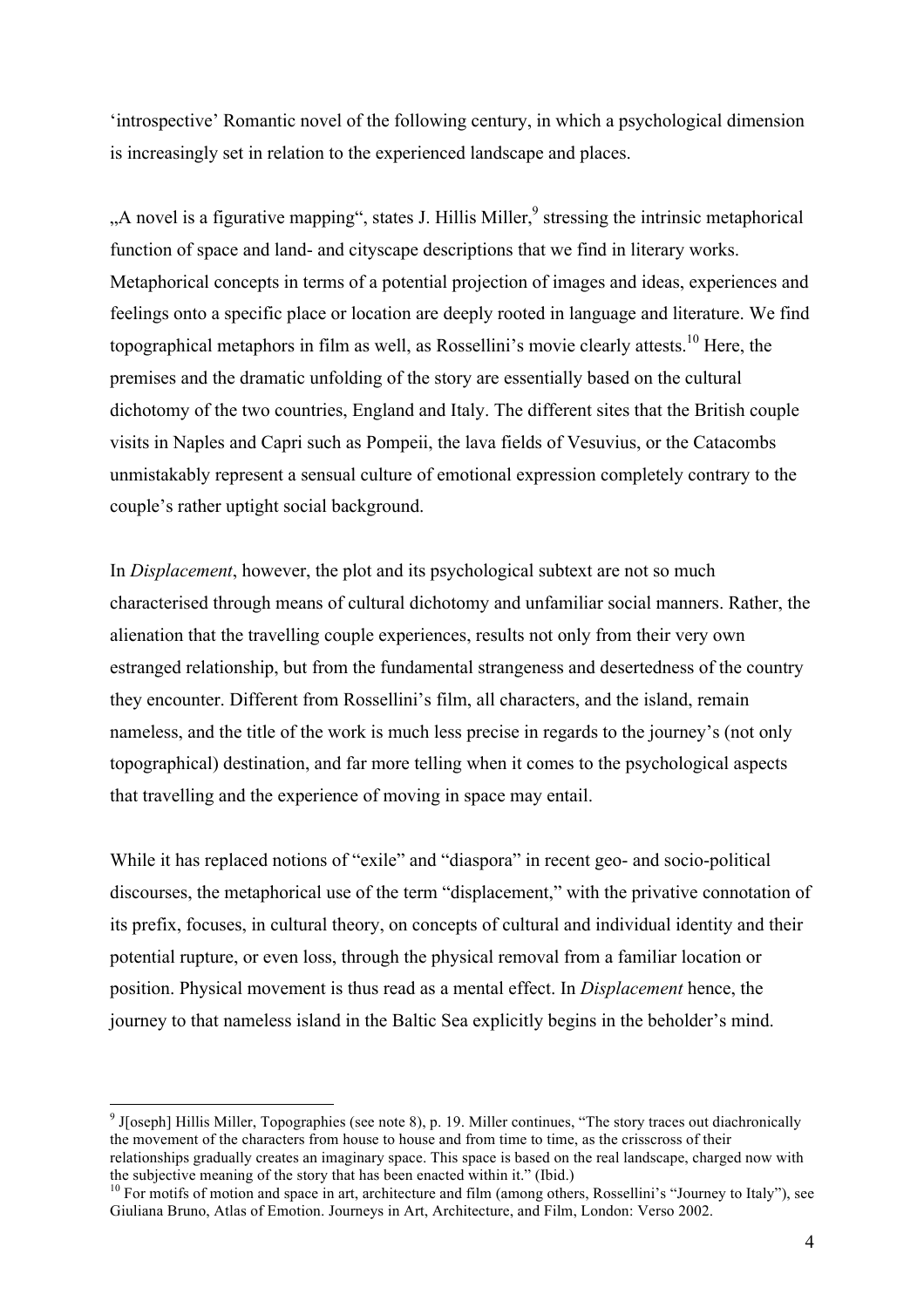Created on the occasion of the artist's residency in the history-ridden Swedish island Gotland in summer 2007, the installation consists of two large black and white slide projections on opposing walls with sound that can be listened to via wireless headphones. Giant, frontal portraits of a man and a woman on one side are facing the visual narrative unfolding on the opposite wall. Structured into a chronology of seven days, its 153 slides offer the minimum requirements for a dramatic plot, that is, a written indication of time and *diegesis*, and photographic images of landscapes and interiors as potential settings. (figs. 2 and 3)

The slowly alternating close ups of the motionless male and female faces form a static counterpart to the changing panoramic views and text slides, and while it remains unclear if the man and the woman stand for the story's couple or the installation's beholders, the visual arrangement is, again, complemented by the sound track.

Spoken from the off, an anonymous male narrator introduces to the couple's story which unfolds in dialogues between the two and two further 'actors'. Being performed in a rather emphatic and professional attitude, these off-scene conversations stress even further the incoherence of image and text. As Catherine Robberechts remarks, the actors "seem to be reading rather than speaking and you sense that – like the photos in the travelogue – they 'allude' to a human presence rather than representing actual characters."<sup>11</sup>

The plot evolving from the dialogues is only very loosely connected with the photographic settings. These show pine woods, coast lines, limestone quarries, an Italianate villa, a golf club, a beach resort, a summer house in Suisse style, several Bronze Age grave yards, a military defence museum, an airport, and a hotel room. A sort of desertedness seems to be the strongest typological connection between these rather incoherent places. While the sites are abandoned, they nevertheless often show traces of a human presence, be it an abandoned military infrastructure, archaeological remains or an idiosyncratic furnishing.

While the visual travelogue unfolds in front of the viewer (and the alternating portraits of a man and a woman on the opposite wall), its settings change with every day and the different times of a day. Seen against the historical background of traditional travel art and especially the representation of the North in art, these images sketch a rather unconventional picture.

<sup>&</sup>lt;sup>11</sup> Catherine Robberechts in her text on "Displacement," see http://anatorfs.com (13.11.09).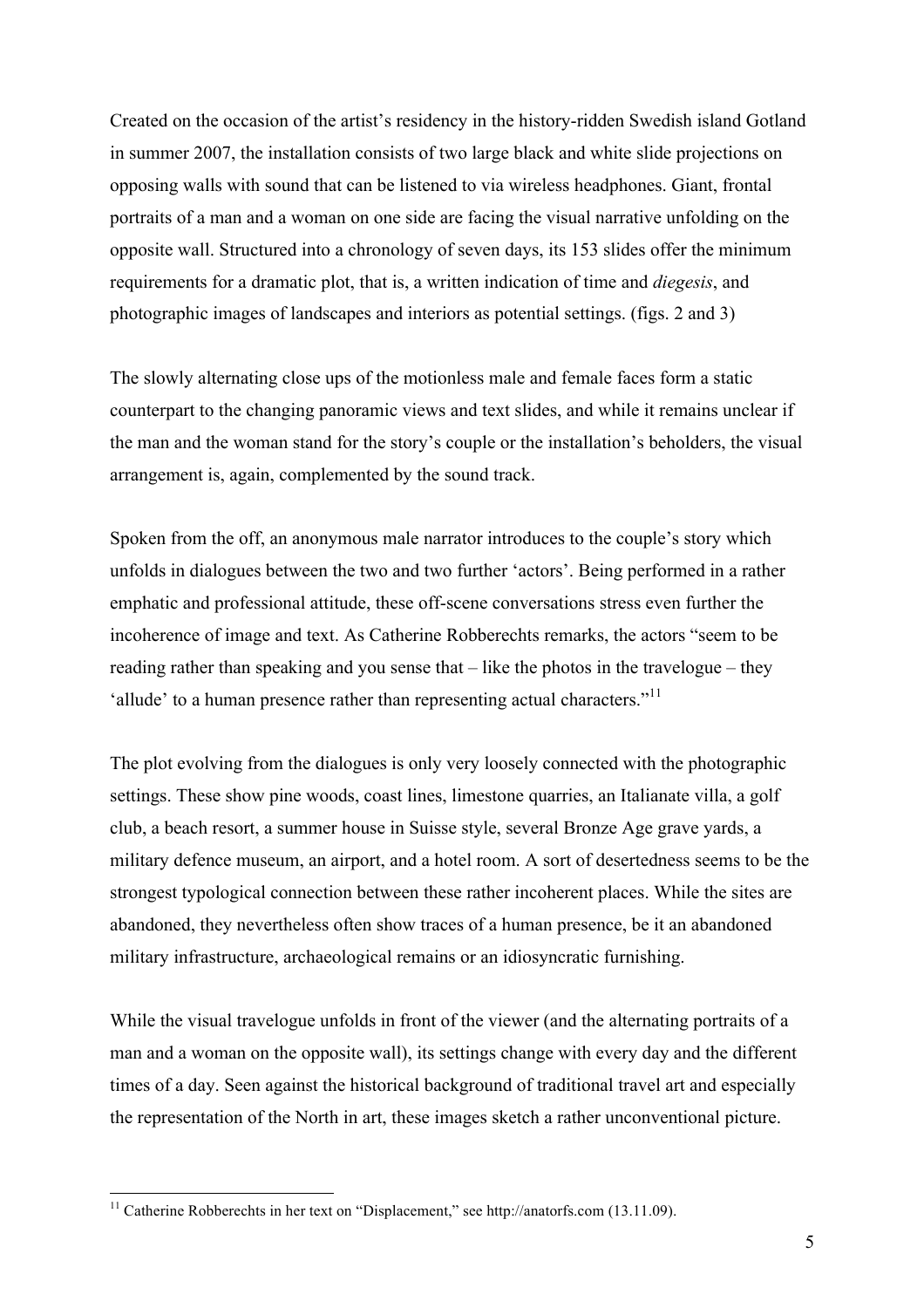Scandinavia emerged pretty late on the artists' mental and factual maps. Remote and pathless as they were, the Northern countries met the Romanticist search for pristine landscapes and harmony between man and nature. Not surprisingly, artists found their favourite motifs in nature: the rough Sea, impressive mountains, or a cliff in stormy waters. Likewise, today's tourist guides of Gotland praise the island's cliff coast, its birds and flowers.

Almost none of that – except the coast line – we see in Ana Torfs' photographs. The motifs she chose hover between artificial and natural settings and landscapes under a sometimes cloudy, but always bright sky. Subtle shades of grey dominate her black and white photographs that hardly ever show any strong contrasts of colour or light. An allencompassing, virtually 'enlightening' luminescence seems to pervade the island, and while the spatial and semantic interrelation of the depicted locations may sometimes appear quite obscure, the pictures themselves are remarkably sharp and distinct.

The unfamiliar look of many buildings – be it military sites reminiscent of the island's strategic function during the Cold War, be it an Italianate villa in the middle of a forest – is further stressed by the inner structure of the visual travelogue: The camera, and thus the viewer, slowly moves around and towards those particular sites. The images suggest a deliberate and gradual, not a linear approach, and thus an intrigued and, indeed, a pristine gaze. The camera becomes an active tool, an 'actor' taking the viewer on a rather deviating than determined route.

The very few interior shots of the couple's hotel room stand out against the openness depicted in the landscapes and the island's other interiors. Here, the extensive space of nature is contrasted by a restricted area enclosed by a white curtain that eventually opens, on "Day 3," to let some Northern sun in. (fig. 4) While in art history curtains often visually introduce to a depicted scene, thus symbolically unveiling it in front of the beholder's eye, stressing the act of seeing, the curtain in the couple's hotel room stands as an antipode to their wandering eye that explores the island. The room is the spatial antipode for the experienced landscape, and the catalyst effect of this experience on the couple which finds themselves trapped in a state of *aporia* becomes all the more palpable. The spatial and physical orientation of these travellers in the strange and unfamiliar environment of the island, far away from domestic surroundings and routine, little by little gives rise to an investigation and reorientation in regards to their marriage as well.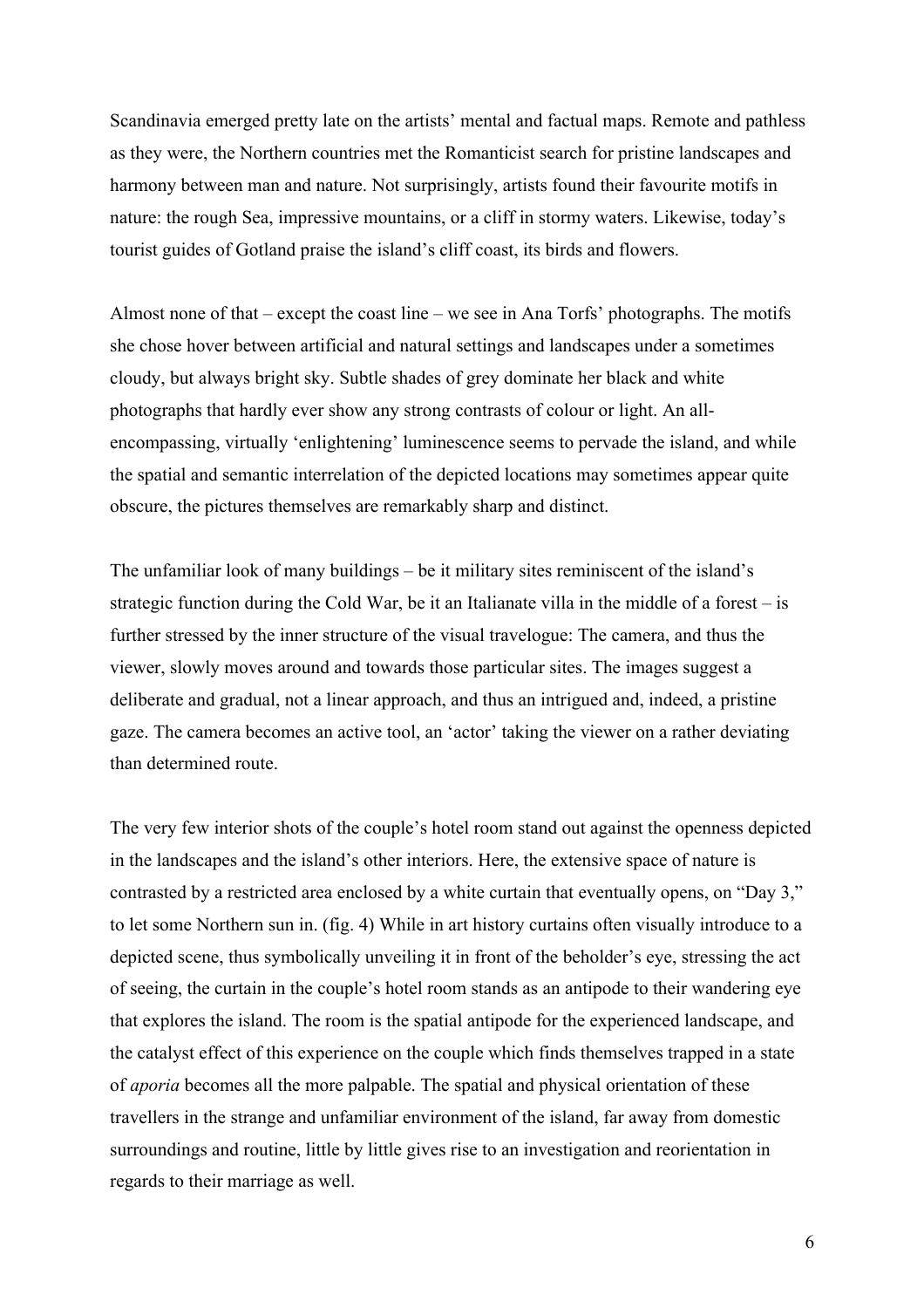Again, the technical structure and the spatial arrangement of the work have a strong impact on the viewer's perception. He or she is able to move around in the exhibition space, to change position and perspective, and to watch the visual travelogue or the alternating portraits of a man and a woman. They can decide to listen to the dialogues on the (wireless headphone) audio track, or to create their very own travelogue by just watching the landscapes and interiors in the rhythm of the changing slides. 'Her' story of a couple's journey to an island in the Baltic sea is therefore just *one* narrative that the artist offers: We are invited to loosen the connection of text and image even further, to skip the one or the other, and to imagine what might happen to the couple that we see in the large portraits, or what will take place in the empty settings on the opposite wall. Unlike in cinema, the viewer of this 'remade' film moves around in space, potentially becoming aware that the concept of 'space' not only allows for, as the depicted landscapes suggest, metaphorical connotations, but may as well be understood, with Michel de Certeau, as a place of "spatial practice."<sup>12</sup>

Despite the tactics of deconstructing and 'disrupting' the underlying narrative,

"Displacement" establishes, like all works by the artist, a strong immersive quality, not only through the gentle rhythm of the changing slides in the darkened space that the viewer will respond to. Significantly enough, the very first and very last images of that voyage show a boat terminal – one of the empty and lonely places of transience for which Marc Augé coined the term "non-places."<sup>13</sup> Yet, the way that we perceive them through the artist's camera is not in a state of "acceleration," as Paul Virilio described our postmodern condition, where the economy of speed annihilates the category of space.<sup>14</sup> In "Displacement," space and time are anything but vanished.

#### *The Intruder***, 2004 and** *Legend***, 2009**

Ana Torfs' specific interest in topics of space and its representation becomes equally clear in further works such as the slide installation *The Intruder* (2004). 15 (fig. 5) Here, unlike *Displacement*, she retained and translated the original title of Maurice Maeterlinck's one-act play *L'Intruse* (1890) on which the work is based. But it's not only the title that has a strong

<sup>&</sup>lt;sup>12</sup> Michel de Certeau, *The Practice of Everyday Life*, Berkeley: University of California Press, 1984.<br><sup>13</sup> Marc Augé, Non-Places: Introduction to an Anthropology of Supermodernity, London, New York: Verso, 1995.<br><sup>14</sup> Paul Virilio, *Negative Horizon: An Essay in Dromoscopy*, London: Continuum 2006.

<sup>&</sup>lt;sup>15</sup> Installation with black and white slide projections on black projection surface, projection socle, 4 loudspeakers on tripods, sound, English spoken, +/-35 minutes, loop, digitally controlled, variable dimensions.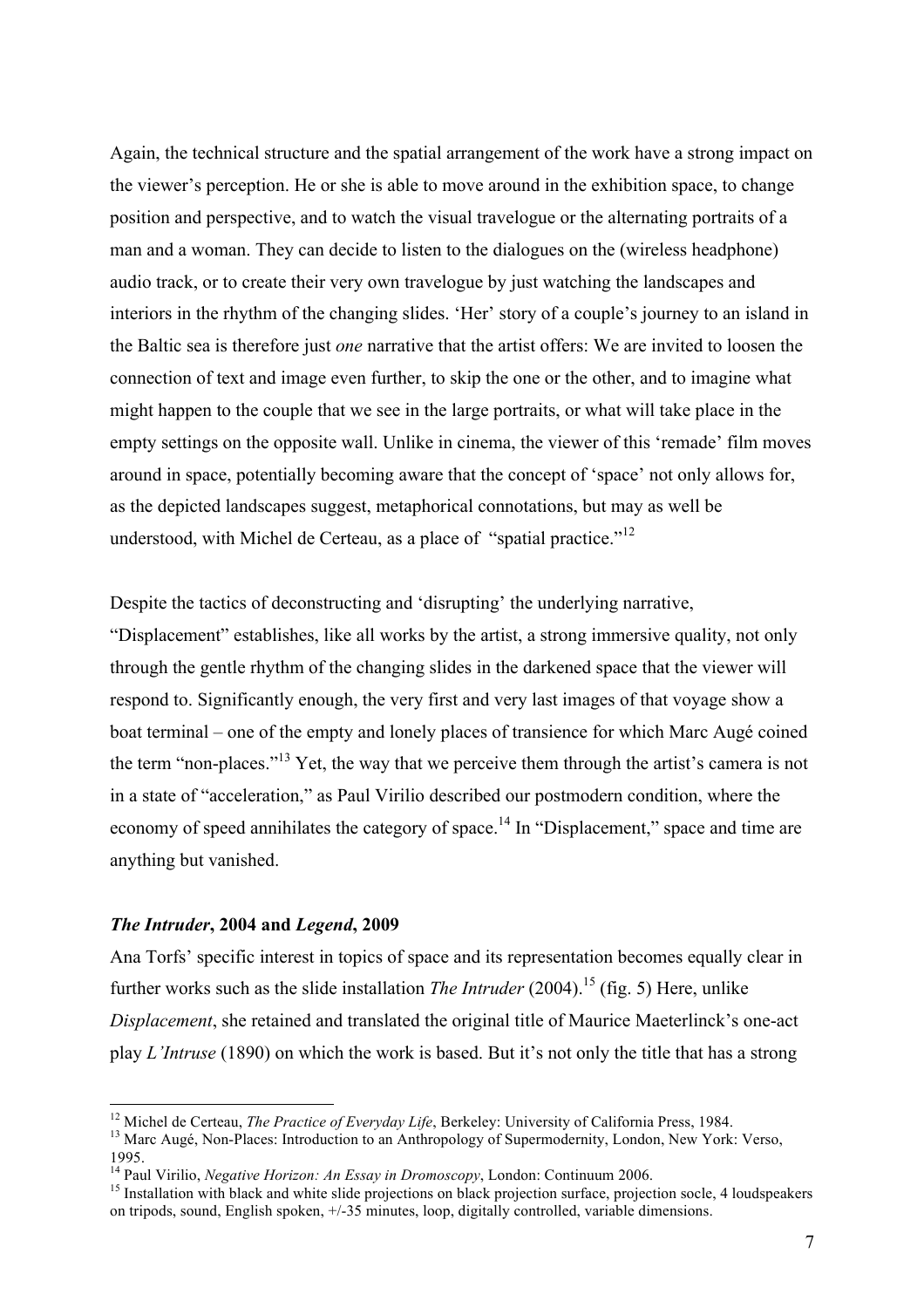metaphorical implication in regards to space. The *cadrage* of the photographic images radically frames the living room of a (now modern) villa, and it seems hard to imagine a space as illuminated and yet obscure as this modernist, casket-like interior. It functions as a stage for constellations of statue-like figures, yet the actual, dramatic 'action' takes places only beyond its confinements. As the *mise-en-scène* unfolds, it reveals the psychological conception of space that characterises this work (and Maeterlinck's play), expressed by the blind grandfather's presentiment of his daughter's death motivated by events inside and outside the house, construed by him as evil omens. Perception of the outside world is conceived as a projection of one's subjective inner experience.

In one of her most recent works, again, Ana Torfs interweaves reflections on possible ways of seeing with the topic of travelling: The photo text series *Legend*  $(2009)^{16}$  combines nine images of La Gomera, that the artist shot on the small island in the Atlantic the same year, with five "legends" each, i.e. captions citing tales and texts about the island's history and myths, its culture and politics, about tourism, displacement and refuge. (fig. 6) While the images recall the focussing view through a telescope, the short texts create a dense discursive framework of the island's past and present; ultimately, the work takes on a rather critical view on aspects of site and motion, portraying the island not only as a popular tourist destination, but also as a favourite gateway to Europe for thousands of desperate illegal immigrants from the African continent.

# **Ana Torfs' 'Un-Sentimentality'**

The gaze through a telescope implies, just as 'projection' as a term and technique, a certain spatial distance. Likewise, we find motifs and metaphors of distance in many of Ana Torfs' images – in the long shot of a landscape (in *Displacement*) as well as, paradoxically, in the close-up of a motionless face (in *Anatomy*). Analytical distance is required to radically excerpt a minimalist scenario from an extensive historical document, as the artist has done for her works on Jeanne d'Arc and Luxemburg and Liebknecht. And distance – between the original and the 'remake' as well as between the spectator and the work – is created to translate a given scenario into a polyphonic installation of image and sound like in

<sup>&</sup>lt;sup>16</sup> The work was completed only after the congress "Invitation au voyage" at Ghent University and was not part of my paper given there. Yet, the series and the topics it series raises would certainly deserve a more detailed analysis. Technical data: Installation, 9 lambda prints on aluminium, each with 5 anodized aluminium tags with laser-engraved letters embedded in the wood frames, framed each 74,8 x 104,3 cm, total dimensions variable.